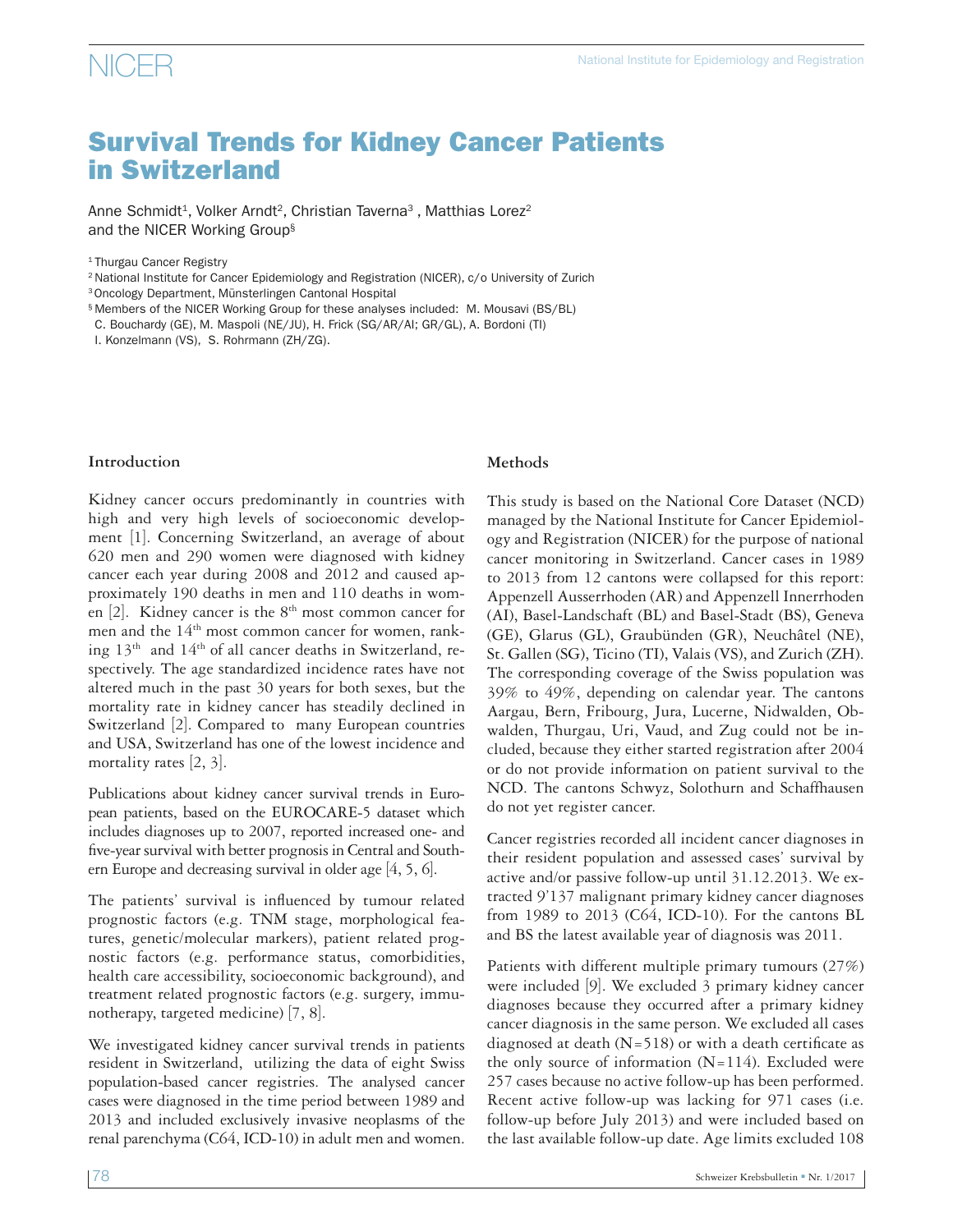# NICER

cases (107 < 15 years of age; 1 ≥100 years). A total of 8'137 cases (89%) remained for survival analysis.

Completeness of case ascertainment for kidney cancer was estimated as 90% at 3 years after the diagnosis date [10].

Because we did not assume survival up to 31.12.2013 in the absence of reported death (i.e. based on passive follow-up alone), our survival estimates will be conservative. The assumption of survival in the absence of reported death could overestimate survival because two large registries did not utilize death certificates for several diagnosis years: ZH (1980-1996) and BS/BL (1981-2001, 2008-9). Sensitivity analysis revealed that assuming survival up to 31.12.2013 in the absence of reported death would increase relative survival estimates about 4% for five-year survival, or about 8% for ten-year survival (data not shown).

Observed survival (OS) and relative survival (RS) were derived for consecutive time intervals of increasing length after diagnosis during which the hazards were assumed to remain constant. RS was calculated as the ratio of the observed survival of cancer cases and the expected survival of persons in the general population matching in age, sex, calendar year of death and canton [11]. Expected cancer survival was estimated using the Ederer II method applied to all-cause mortality tables specific for the cantons [12]. All-cause death probabilities, transformed from age, sex- and calendar year-specific death rates, were interpolated and smoothed using the Elandt-Johnson formula [13]. RS ratios were estimated using the strs command (version 1.4.2) [14] written for the Stata Statistical Software [15]. Period survival analysis [16], which defines cases by follow-up dates, was applied to calendar periods 2004-2008 and 2009-2013. RS estimates were age-standardized using weights specific for kidney cancer from the International Cancer Survival Standards (ICSS) [17] using the method of Brenner et al. [18]. Ninety-five percent confidence intervals (95% CI) were estimated using the delta method to a transformation of the cumulative hazard.

To test for linear time trends of RS, the annual percentage change (APC) and its 95% CI was estimated with the Joinpoint Regression Program v4.0.4 [19].

### **Results**

This report combines the survival experience of kidney cancer patients from 12 Swiss cantons (8 cancer registries) covering the diagnosis period 1989 to 2013 (**Tab. 1**).

|                                         | Swiss cantons |                |                |                          |                |                |                |                |                |                        |  |  |  |
|-----------------------------------------|---------------|----------------|----------------|--------------------------|----------------|----------------|----------------|----------------|----------------|------------------------|--|--|--|
|                                         | All           |                |                | Tab. 1.<br>Comparison of |                |                |                |                |                |                        |  |  |  |
|                                         | combined      | ZH             | <b>BS/BL</b>   | SG/AR/<br>AI             | GR/GL          | TI             | VS             | <b>NE</b>      | GE             | kidney cancer          |  |  |  |
| Diagnosis period                        |               | 1989 -<br>2013 | 1989 -<br>2011 | 1989 -<br>2013           | 1989 -<br>2013 | 1996 -<br>2013 | 1989 -<br>2013 | 1989 -<br>2013 | 1989 -<br>2013 | diagnosed<br>1989-2013 |  |  |  |
| Men $(N)$                               | 5947          | 1959           | 764            | 846                      | 374            | 537            | 490            | 294            | 683            | among Swiss            |  |  |  |
| Women (N)                               | 3079          | 1046           | 383            | 419                      | 197            | 268            | 263            | 163            | 340            | cantons, by sex,       |  |  |  |
| Men, Age (median)                       | 67.1          | 67.8           | 68.6           | 67.2                     | 66.7           | 67.4           | 66.0           | 65.4           | 67.3           | age at diagnosis       |  |  |  |
| Women Age (median)                      | 71.3          | 71.6           | 72.3           | 70.9                     | 71.5           | 71.4           | 70.1           | 69.5           | 71.6           | and registration       |  |  |  |
| Men, Age (%)                            |               |                |                |                          |                |                |                |                |                | quality measures       |  |  |  |
| 15-59                                   | 28.8          | 26.7           | 25.8           | 29.3                     | 29.4           | 31.5           | 33.3           | 34.7           | 29.8           | (DCO, MV,              |  |  |  |
| 60-69                                   | 29.5          | 30.2           | 28.4           | 31.3                     | 32.6           | 27.4           | 29.0           | 25.9           | 28.0           | unclassified           |  |  |  |
| 70-79                                   | 28.2          | 28.8           | 31.4           | 28.5                     | 25.9           | 28.6           | 25.5           | 25.5           | 26.7           | neoplasms).            |  |  |  |
| 80-99                                   | 13.5          | 14.3           | 14.4           | 10.9                     | 12.1           | 12.5           | 12.2           | 13.9           | 15.5           |                        |  |  |  |
| Women, Age (%)                          |               |                |                |                          |                |                |                |                |                |                        |  |  |  |
| 15-59                                   | 21.6          | 21.1           | 19.8           | 21.9                     | 20.3           | 22.4           | 21.3           | 23.9           | 23.8           |                        |  |  |  |
| 60-69                                   | 24.8          | 24.7           | 24.3           | 24.6                     | 24.4           | 23.1           | 28.1           | 27.0           | 23.8           |                        |  |  |  |
| 70-79                                   | 30.6          | 30.5           | 32.6           | 31.3                     | 36.0           | 33.2           | 28.5           | 30.1           | 24.7           |                        |  |  |  |
| 80-99                                   | 23.0          | 23.7           | 23.2           | 22.2                     | 19.3           | 21.3           | 22.1           | 19.0           | 27.7           |                        |  |  |  |
| DCO(%)                                  | 1.6           | $2.8**$        | $1.4*$         | 0.6                      | 0.5            | 2.4            | 0.7            | 0.9            | 1.3            |                        |  |  |  |
| MV (%)                                  | 90.4          | 89.3           | 96.5           | 88.3                     | 90.2           | 90.1           | 89.3           | 90.4           | 90.1           |                        |  |  |  |
| Unclassified malignant<br>neoplasm (%)* | 8.7           | 10.8           | 0.3            | 11.7                     | 9.8            | 6.7            | 10.9           | 10.7           | 10.0           |                        |  |  |  |

\* M8000/3 - M8004/3; \*\* 1997-2013; # 2002-2007

DCO: Death certificate only diagnosis; MV: Microscopically verified diagnosis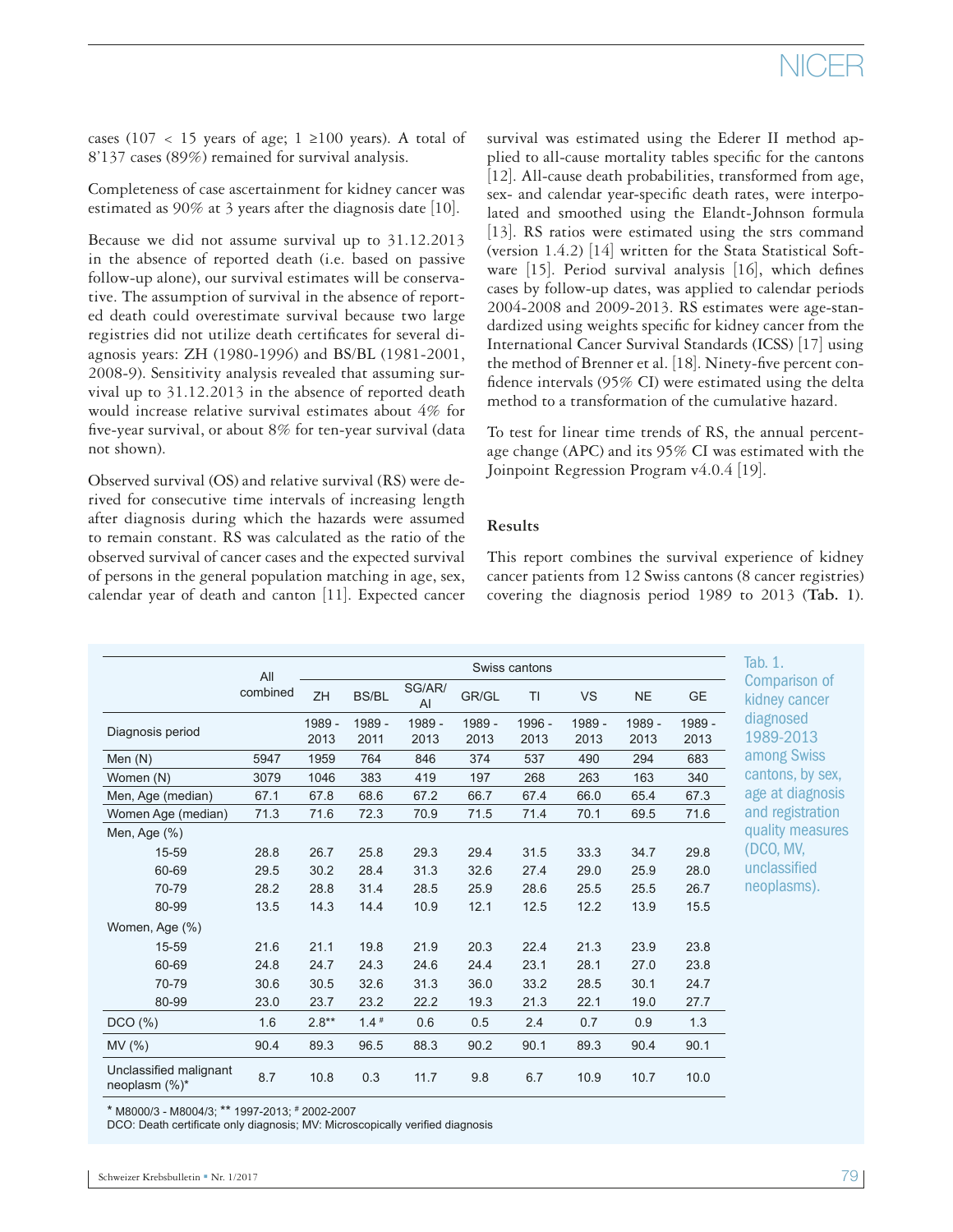# NICER

Most cantons covered the entire calendar period, except BS and BL (until 2011), GL (since 1992), and TI (since 1996). A total of 9'026 patients with age at diagnosis 15 to 99 years were reported to the enclosed cancer registries. About 2/3 of the patients were men, overall and in each cancer registry. The median age at diagnosis in men was 67 years, about 4 years below the median age in women, also reflected by the smaller proportions of men older than 80 years, and the slightly larger proportions below 60 years, as compared with women. The proportions of cases where registration was based only on information from a death certificate (DCO), which were excluded from survival analysis because no diagnosis date is known, are always small and negligible (**Tab. 1**). About 90% of diagnoses were microscopically verified (MV) and 9% of cases lacked histological classification (**Tab. 1**).

The survival experiences over the last 25 years within the patient groups (observed survival, OS) and relative to persons of the general population (relative survival, RS), is shown in **Tab. 2**. The survival is age-standardized to correct for possible changes in the age-distribution of patients over time. In general, kidney cancer survival proportions are favourable, being 86% in the first year after diagnosis, 69% for five years after diagnosis, and still 54% for ten years

after diagnosis (most recent diagnosis period 2009-2013, both sexes combined). There were no differences in survival between men and women, at any calendar period nor time after diagnosis (**Tab. 2**). The temporal trend in survival proportions was significantly positive with estimated 0.7% to 1.2% annual increase (APC), depending on sex and time after diagnosis (**Tab. 2**). The improvement lacked statistical significance only for ten-year survival in women.

Age-standardized temporal trends may conceal heterogeneous behaviour in different age groups. Age-specific trends in RS are shown in **Tab. 3** and **Fig. 1**. The age groups below 80 years confirmed the positive age-standardized trend (**Tab. 3**). There was also clear improvement in short-term RS (one year) in women over 80 years, from 46.9% in 1989-1993 to 69.1% in 2009-2013, with significant APC 1.45%, and for five-year RS, from 24.5% to 42.4%, with APC 2.2%. In men over 80 years, on the other hand, the trend was much less pronounced, with survival estimates ranging from 62.1% to 66.7% (oneyear RS), or 39.9% to 43.2% (five-year RS), respectively, and APCs not significantly different from 0% (**Tab. 3**). Short-term RS (one year) in male and female patients below 70 years reached >90%, i.e. was almost as well as in comparable persons of the general population.

| Tab. 2. Age-<br>standardized                                                                                                                                 |             |               |           | One-year survival [%] |      |      |           | Five-year survival [%] |      |      | Ten-year survival [%] |           |      |      |  |
|--------------------------------------------------------------------------------------------------------------------------------------------------------------|-------------|---------------|-----------|-----------------------|------|------|-----------|------------------------|------|------|-----------------------|-----------|------|------|--|
| observed (OS)<br>and relative<br>survival (RS) by<br>sex, calendar<br>period, and time<br>after diagnosis.<br>Cases of eight<br>cancer registries<br>pooled. | Sex         | <b>Period</b> | <b>OS</b> | <b>RS</b>             | LO   | HI   | <b>OS</b> | <b>RS</b>              | LO   | HI   | <b>OS</b>             | <b>RS</b> | LO   | HI   |  |
|                                                                                                                                                              |             | 1989-1993     | 72.7      | 75.4                  | 72.1 | 78.5 | 45.2      | 54.1                   | 50.0 | 58.2 | 29.2                  | 42.8      | 38.2 | 47.4 |  |
|                                                                                                                                                              |             | 1994-1998     | 72.6      | 75.1                  | 71.9 | 78.0 | 48.8      | 57.2                   | 53.2 | 61.0 | 33.3                  | 46.3      | 41.9 | 50.7 |  |
|                                                                                                                                                              |             | 1999-2003     | 76.8      | 79.1                  | 76.3 | 81.6 | 54.1      | 62.7                   | 59.1 | 66.2 | 35.9                  | 49.6      | 45.4 | 53.8 |  |
|                                                                                                                                                              | Men         | 2004-2008     | 80.5      | 82.9                  | 80.5 | 85.1 | 57.4      | 66.9                   | 63.5 | 70.3 | 38.9                  | 54.0      | 49.6 | 58.4 |  |
|                                                                                                                                                              |             | 2009-2013     | 84.6      | 86.8                  | 84.7 | 88.7 | 59.7      | 68.4                   | 65.2 | 71.5 | 40.1                  | 55.0      | 50.7 | 59.3 |  |
|                                                                                                                                                              |             | APC [%]       |           | $0.67*$               |      |      |           | $1.0*$                 |      |      |                       | $1.07*$   |      |      |  |
|                                                                                                                                                              |             | 1989-1993     | 68.7      | 70.1                  | 65.6 | 74.2 | 46.4      | 51.1                   | 46.1 | 56.1 | 35.7                  | 43.7      | 38.3 | 49.2 |  |
|                                                                                                                                                              |             | 1994-1998     | 69.8      | 71.3                  | 67.1 | 75.1 | 51.8      | 57.1                   | 52.2 | 61.7 | 41.0                  | 50.7      | 45.4 | 56.0 |  |
|                                                                                                                                                              |             | 1999-2003     | 80.2      | 81.7                  | 77.9 | 84.9 | 58.4      | 64.0                   | 59.1 | 68.5 | 44.2                  | 54.1      | 48.6 | 59.5 |  |
|                                                                                                                                                              | Women       | 2004-2008     | 80.2      | 82.0                  | 78.5 | 85.0 | 58.0      | 64.3                   | 59.6 | 68.7 | 44.7                  | 56.1      | 50.5 | 61.5 |  |
|                                                                                                                                                              |             | 2009-2013     | 83.7      | 85.4                  | 82.2 | 88.2 | 64.1      | 71.0                   | 66.5 | 75.1 | 42.6                  | 53.8      | 48.1 | 59.4 |  |
|                                                                                                                                                              |             | APC [%]       |           | $0.83*$               |      |      |           | $1.24*$                |      |      |                       | 0.80      |      |      |  |
|                                                                                                                                                              |             | 1989-1993     | 71.2      | 73.3                  | 70.7 | 75.8 | 45.5      | 52.7                   | 49.5 | 55.8 | 31.4                  | 42.9      | 39.4 | 46.5 |  |
|                                                                                                                                                              |             | 1994-1998     | 71.8      | 73.8                  | 71.3 | 76.1 | 50.0      | 57.0                   | 54.0 | 60.0 | 36.1                  | 47.8      | 44.4 | 51.2 |  |
|                                                                                                                                                              |             | 1999-2003     | 77.6      | 79.6                  | 77.4 | 81.6 | 55.0      | 62.5                   | 59.6 | 65.3 | 38.3                  | 50.6      | 47.3 | 54.0 |  |
|                                                                                                                                                              | <b>Both</b> | 2004-2008     | 80.2      | 82.3                  | 80.4 | 84.1 | 57.2      | 65.4                   | 62.6 | 68.1 | 40.7                  | 54.4      | 50.9 | 57.8 |  |
|                                                                                                                                                              |             | 2009-2013     | 84.3      | 86.3                  | 84.6 | 87.9 | 61.1      | 69.2                   | 66.6 | 71.7 | 40.8                  | 54.4      | 51.0 | 57.8 |  |
|                                                                                                                                                              |             | APC [%]       |           | $0.73*$               |      |      |           | $1.10*$                |      |      |                       | $0.96*$   |      |      |  |

\* 95% confidence interval of APC excludes 0.0%

LO, HI: 95% Confidence limits of RS; APC: Annual percentage change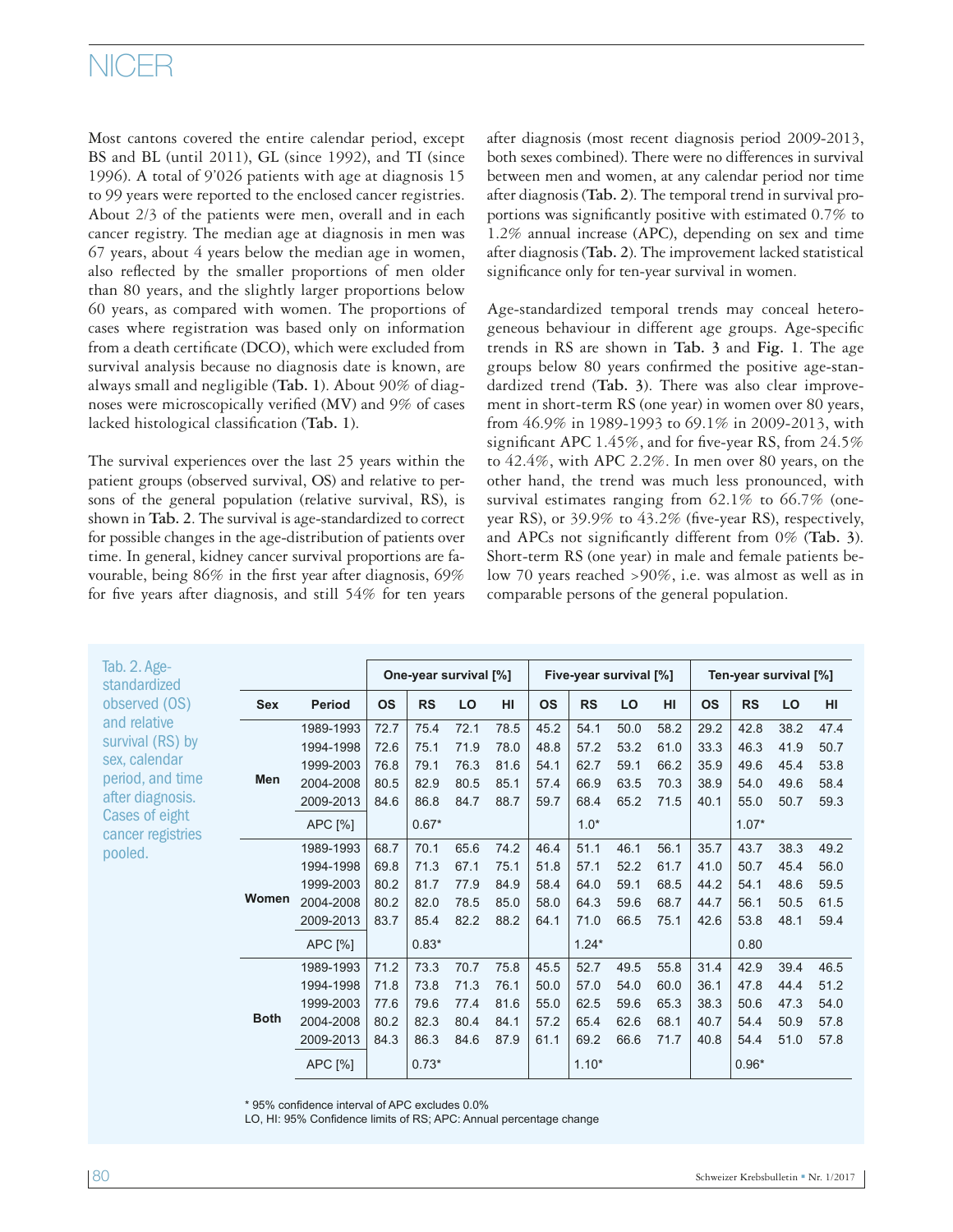# NICEI

## **Discussion**

This analysis describes survival trends in adult patients after the diagnosis of kidney cancer in Switzerland between 1989 and 2013, based on data from eight Swiss population-based cancer registries.

The findings indicate that the RS steadily increased in both sexes for one-, five-, and ten-year survival, reaching 86% in the first year after diagnosis, 69% for five years after diagnosis, and still 54% for ten years after diagnosis in the most recent diagnosis period 2009-2013. The RS decreased with the patient's age and showed less convincing improvements for male patients older than 80 years in one- and five-year survival (ten-year survival not analysed).

Recent increases in five-year RS have also been reported in Germany [3], Denmark [20] and in England/Wales [21], and as already mentioned for former years in other European countries  $[4, 5, 6]$ . The five-year RS of German patients living in 2011-2012 with 76% in male and 78% in female patients is higher as compared to the Swiss estimates [3]. On the other hand, the five-year RS in Danish patients younger than 70 years diagnosed with kidney cancer during 1978-2012 is 60% [20] which is lower than our result in the five-year RS. In addition, the five-year RS in England and Wales is significantly lower, being 56.5% (95% CI [56.3; 56.8]) in male and 55.7 % (95% CI [55.4; 56.0]) in female patients diagnosed with kidney cancer during 2010-2011 [21]. However, the comparison of survival trends among different countries is challenging because registration practices may differ in standards and over time, as well as the distribution of prognostic factors. Additionally, methodological aspects (e.g. assumption of survival in the absence of reported death, case inclusion

|       |                | One-year survival [%] |      |      |           |      |      |           | Five-year survival [%] |      |           |      |      |           | Ten-year survival [%] |      |           |      |      |  |  |  |
|-------|----------------|-----------------------|------|------|-----------|------|------|-----------|------------------------|------|-----------|------|------|-----------|-----------------------|------|-----------|------|------|--|--|--|
|       |                | Men                   |      |      | Women     |      |      | Men       |                        |      | Women     |      |      | Men       |                       |      | Women     |      |      |  |  |  |
| Age   | <b>Period</b>  | <b>RS</b>             | LO   | HI   | <b>RS</b> | LO   | HI   | <b>RS</b> | LO                     | HI   | <b>RS</b> | LO   | HI   | <b>RS</b> | LO                    | HI   | <b>RS</b> | LO   | HI   |  |  |  |
|       | 1989-1993      | 81.7                  | 76.1 | 86.1 | 83.5      | 75.5 | 89.1 | 62.6      | 55.8                   | 68.7 | 71.0      | 61.7 | 78.5 | 51.1      | 44.0                  | 57.9 | 66.5      | 56.8 | 74.7 |  |  |  |
|       | 1994-1998      | 87.6                  | 83.1 | 91.0 | 82.0      | 73.1 | 88.2 | 70.9      | 64.9                   | 76.1 | 69.9      | 59.8 | 78.0 | 60.5      | 53.9                  | 66.6 | 63.5      | 52.9 | 72.6 |  |  |  |
|       | 1999-2003      | 83.0                  | 78.4 | 86.7 | 90.8      | 83.9 | 94.9 | 67.8      | 62.2                   | 72.8 | 77.9      | 69.0 | 84.6 | 59.7      | 53.6                  | 65.4 | 68.4      | 58.5 | 76.6 |  |  |  |
| 15-59 | 2004-2008      | 89.4                  | 85.6 | 92.2 | 95.5      | 90.5 | 97.9 | 73.2      | 67.8                   | 77.9 | 77.5      | 69.3 | 83.9 | 64.0      | 57.8                  | 69.6 | 69.2      | 59.6 | 77.2 |  |  |  |
|       | 2009-2013      | 95.2                  | 92.5 | 97.1 | 96.3      | 91.0 | 98.5 | 77.0      | 71.9                   | 81.4 | 80.9      | 72.6 | 87.0 | 67.2      | 60.9                  | 72.9 | 67.9      | 57.8 | 76.2 |  |  |  |
|       | APC [%]        | $0.61*$               |      |      | $0.65*$   |      |      | $0.71*$   |                        |      | $0.58*$   |      |      | $0.92*$   |                       |      | 0.20      |      |      |  |  |  |
| 60-69 | 1989-1993      | 79.7                  | 74.1 | 84.2 | 72.4      | 63.5 | 79.5 | 56.1      | 49.3                   | 62.6 | 52.9      | 43.2 | 61.8 | 45.5      | 38.0                  | 53.1 | 43.7      | 33.6 | 53.6 |  |  |  |
|       | 1994-1998      | 79.3                  | 73.9 | 83.7 | 74.9      | 67.0 | 81.3 | 57.6      | 50.9                   | 63.8 | 60.1      | 51.3 | 68.0 | 45.2      | 38.1                  | 52.4 | 53.8      | 44.4 | 62.7 |  |  |  |
|       | 1999-2003      | 82.2                  | 77.2 | 86.2 | 85.9      | 78.9 | 90.8 | 62.7      | 56.3                   | 68.5 | 66.4      | 57.4 | 74.0 | 50.0      | 42.9                  | 57.0 | 57.2      | 47.4 | 66.1 |  |  |  |
|       | 2004-2008      | 87.3                  | 83.2 | 90.5 | 86.2      | 79.3 | 91.0 | 65.9      | 59.8                   | 71.4 | 71.8      | 62.8 | 79.2 | 52.9      | 45.6                  | 59.9 | 61.7      | 51.3 | 70.9 |  |  |  |
|       | 2009-2013      | 91.2                  | 87.7 | 93.8 | 91.2      | 85.4 | 94.8 | 72.5      | 66.9                   | 77.5 | 82.4      | 74.7 | 88.3 | 59.0      | 51.6                  | 66.0 | 67.4      | 56.7 | 76.5 |  |  |  |
|       | APC [%]        | $0.65*$               |      |      | $0.92*$   |      |      | $1.12*$   |                        |      | $1.79*$   |      |      | $1.17*$   |                       |      | $1.55*$   |      |      |  |  |  |
|       | 1989-1993      | 71.6                  | 64.9 | 77.4 | 66.5      | 57.9 | 74.0 | 49.4      | 41.2                   | 57.5 | 41.7      | 32.6 | 50.9 | 32.5      | 23.5                  | 42.8 | 30.4      | 21.0 | 41.2 |  |  |  |
|       | 1994-1998      | 69.9                  | 63.1 | 75.9 | 67.6      | 60.0 | 74.1 | 55.3      | 46.9                   | 63.4 | 54.7      | 46.2 | 62.8 | 39.4      | 30.0                  | 49.6 | 47.3      | 37.5 | 57.4 |  |  |  |
|       | 1999-2003      | 78.4                  | 72.9 | 83.1 | 76.7      | 69.2 | 82.7 | 62.4      | 55.1                   | 69.3 | 57.3      | 48.2 | 65.7 | 41.6      | 33.1                  | 50.6 | 43.4      | 33.4 | 53.9 |  |  |  |
| 70-79 | 2004-2008      | 83.5                  | 78.7 | 87.4 | 83.1      | 76.4 | 88.2 | 67.6      | 60.6                   | 74.2 | 62.1      | 53.0 | 70.4 | 47.4      | 37.4                  | 57.8 | 50.9      | 40.3 | 61.5 |  |  |  |
|       | 2009-2013      | 86.6                  | 82.4 | 90.0 | 83.2      | 76.7 | 88.1 | 71.3      | 64.9                   | 77.2 | 71.7      | 63.2 | 79.0 | 50.9      | 41.4                  | 60.6 | 44.1      | 33.2 | 55.4 |  |  |  |
|       | APC [%]        | $0.91*$               |      |      | $1.05*$   |      |      | $1.47*$   |                        |      | $1.86*$   |      |      | $1.74*$   |                       |      | 0.96      |      |      |  |  |  |
|       | 1989-1993      | 62.1                  | 49.2 | 73.4 | 46.9      | 35.0 | 58.3 | 39.9      | 24.2                   | 58.3 | 24.5      | 13.4 | 38.6 |           |                       |      |           |      |      |  |  |  |
|       | 1994-1998      | 49.8                  | 38.3 | 60.8 | 51.7      | 40.0 | 62.5 | 25.9      | 14.2                   | 41.3 | 27.5      | 16.2 | 41.3 |           |                       |      |           |      |      |  |  |  |
|       | 1999-2003      | 64.8                  | 54.4 | 74.0 | 63.2      | 51.3 | 73.5 | 52.4      | 38.2                   | 67.3 | 37.5      | 24.5 | 51.9 |           |                       |      |           |      |      |  |  |  |
| 80-99 | 2004-2008      | 65.8                  | 56.8 | 73.8 | 60.2      | 51.4 | 68.2 | 59.5      | 45.5                   | 73.7 | 39.5      | 28.0 | 51.9 |           | nd                    |      |           | nd   |      |  |  |  |
|       | 2009-2013      | 66.7                  | 58.3 | 74.2 | 69.1      | 60.2 | 76.7 | 43.2      | 32.6                   | 54.5 | 42.4      | 31.8 | 53.7 |           |                       |      |           |      |      |  |  |  |
|       | <b>APC [%]</b> | 0.61                  |      |      | $1.45*$   |      |      | 0.94      |                        |      | $2.21*$   |      |      |           |                       |      |           |      |      |  |  |  |

\* 95% confidence interval of APC excludes 0.0%

LO, HI: 95% confidence limits; APC: Annual percentage change; nd not determined (few observations)

Tab. 3. Age-specific relative survival (RS) of kidney cancer patients by sex, calendar period, and time after diagnosis. Cases of eight cancer registries pooled.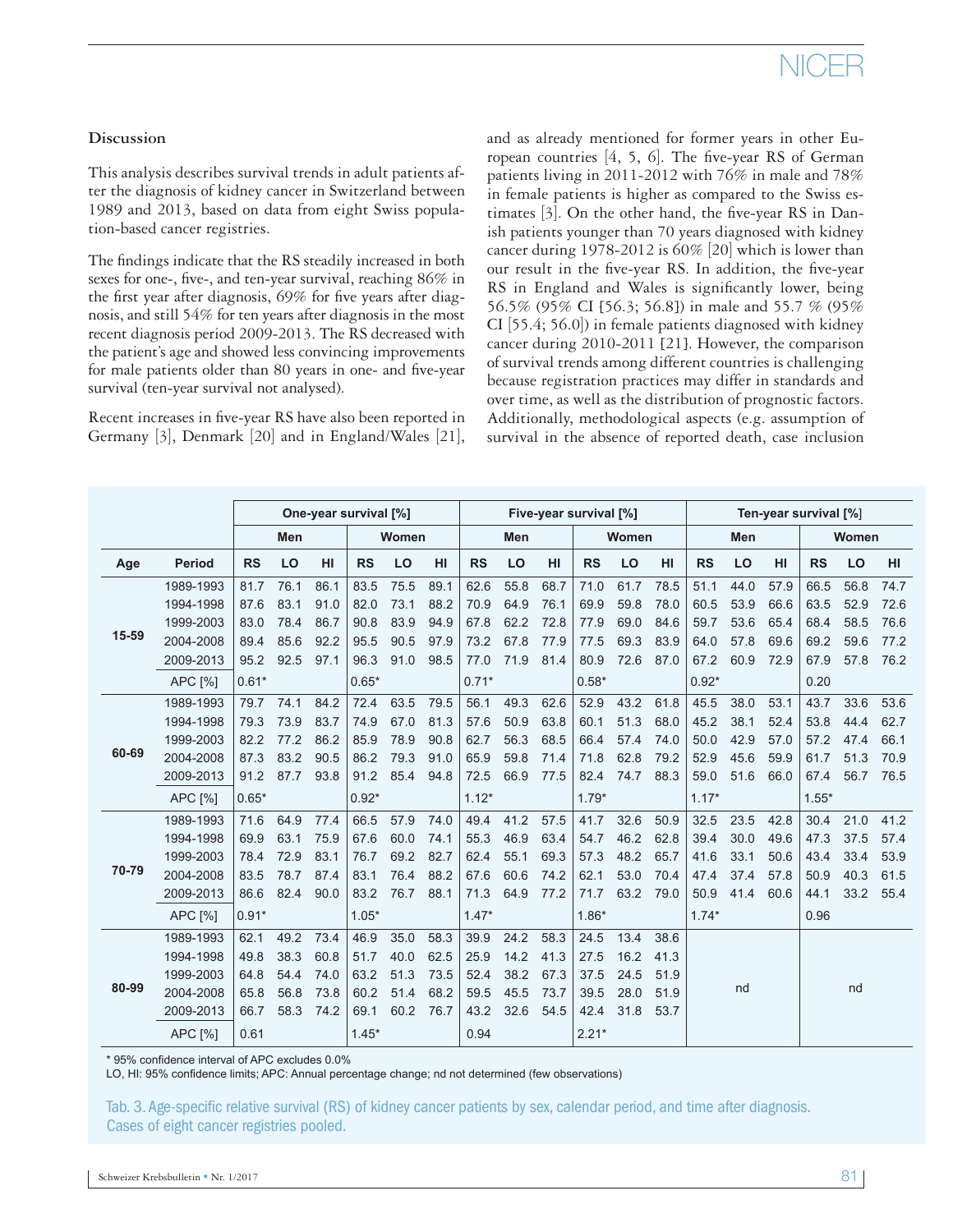# NICER

Fig. 1. Trend in ageand gender-specific relative survival five years after diagnosis of kidney cancer in Switzerland. The 1st, 3rd, and 5th time periods are shown. Error bars indicate the 95% confidence intervals.



criteria: ICD-10-classification C64 alone [3, 20] or combined with C65 [22] or C65, C66, C68 [21]) complicate a meaningful interpretation.

We cannot exclude that specific tumour characteristics such as histology, grade and extension at time of diagnosis are responsible for increased relative survival as already described elsewhere [1, 23]. It is also possible that most of the investigated tumours in the latter time period were detected incidentally in a localized stage and therefore relative survival rose. Unfortunately, we could not analyse the data by stage because they were mostly incomplete concerning UICC TNM stage information (range: 9-48%, average: 33% UICC TNM stage information missing; data not shown).

Other reasons for the improved relative survival to be discussed are patients' factors like e.g. co-morbidities, lifestyle, socioeconomic background, health care accessibility [4]. Also, diagnostic means and therapy could have improved in the last 25 years. All these factors can neither be verified nor neglected within our analysis because supplementary information about the patients or the treatments they received was not available in the National Core Dataset.

Age-standardized temporal trends in RS show that the one- and five-year survival increase is less convincing in the age-group older than 80 years, at least in men. Similar results were found in a study among elderly in Denmark during 1980-2012 already for patients older than 70 years [20]. The authors stated worse surgical outcomes, missing treatment guidelines for the elderly and restraining

of systematic therapy as major causes for this phenomena and appeal for interdisciplinary procedure.

The findings of this analysis have to be taken with caution with respect of generalization to whole Switzerland because the data covered only 39 to 49% of the Swiss population.

### **Conclusion**

An encouraging steady increase in one-, five-, and ten-year relative survival of adult patients with kidney cancer can be observed in Switzerland in the last 25 years, at any age and sex, with the possible exception of men older than 80 years at diagnosis. However, further studies including stage, treatment and patient health status information are needed to clarify the underlying reasons for these findings and to guarantee further improvement of survival outcome. This will require that sufficient medical data is transmitted to the population-based cancer registries.

### **References\***

- 1. Holger Moch, Peter A. Humphrey, Thomas M. Ulbright, Victor E. Reuter (Eds): WHO Classification of Tumours of the Urinary System and Male Genital Organs (4<sup>th</sup> edition). IARC: Lyon 2016.
- 2. Federal Statistical Office. 14 Health. Swiss Cancer Report 2015 Current situation and developments. (https://www.bfs.admin. ch/bfs/en/home/statistiken/kataloge-datenbanken/publikationen.assetdetail.1180-1500.html)
- 3. Krebs in Deutschland 2011/2012. 10. Ausgabe. Robert Koch-Institut (Hrsg.) und die Gesellschaft der epidemiologischen Krebsregister in Deutschland e.V. (Hrsg). Berlin, 2015